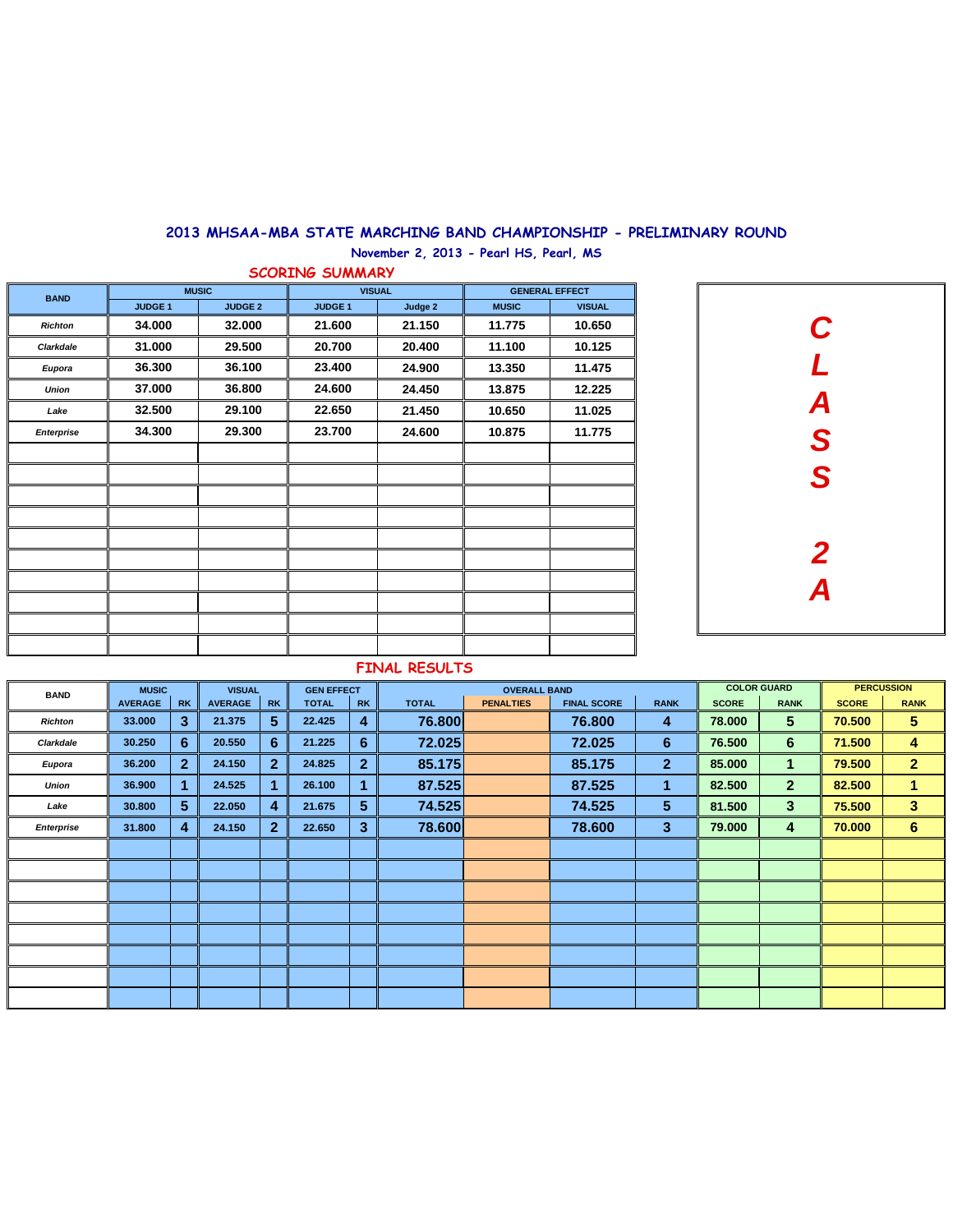| 2013 MHSAA-MBA STATE MARCHING BAND CHAMPIONSHIP - PRELIMINARY ROUND |  |
|---------------------------------------------------------------------|--|
| <b>RESULTS</b>                                                      |  |

|              | <b>MUSIC</b> |              | <b>VISUAL</b> |              | <b>GEN EFFECT</b> |              | <b>OVERALL BAND</b> |              | <b>COLOR GUARD</b> |                | <b>PERCUSSION</b> |              |  |
|--------------|--------------|--------------|---------------|--------------|-------------------|--------------|---------------------|--------------|--------------------|----------------|-------------------|--------------|--|
| <b>RANK</b>  | <b>Band</b>  | <b>Score</b> | <b>Band</b>   | <b>Score</b> | <b>Band</b>       | <b>Score</b> | <b>Band</b>         | <b>Score</b> | <b>Band</b>        | Score          | <b>Band</b>       | <b>Score</b> |  |
|              | Union        | 36.900       | Union         | 24.525       | Union             | 26.100       | Union               | 87.525       | Eupora             | 85.000         | Union             | 82.500       |  |
| $\mathbf{2}$ | Eupora       | 36.200       | Eupora        | 24.150       | Eupora            | 24.825       | Eupora              | 85.175       | Union              | 82.500         | Eupora            | 79.500       |  |
| 3            | Richton      | 33.000       | #N/A          | #N/A         | Enterprise        | 22.650       | Enterprise          | 78.600       |                    | 81.500<br>Lake |                   | 75.500       |  |
| 4            | Enterprise   | 31.800       | Lake          | 22.050       | Richton           | 22.425       | Richton             | 76.800       |                    | 79.000         | Clarkdale         | 71.500       |  |
| 5            | Lake         | 30.800       | Richton       | 21.375       | Lake              | 21.675       | Lake                | 74.525       | Richton            | 78.000         | Richton           | 70.500       |  |
| 6            | Clarkdale    | 30.250       | Clarkdale     | 20.550       | Clarkdale         | 21.225       | Clarkdale           | 72.025       | Clarkdale          | 76.500II       | Enterprise        | 70.000       |  |
| 7            | #N/A         | #N/A         | #N/A          | #N/A         | #N/A              | #N/A         | #N/A                | #N/A         | #N/A               | #N/A           |                   | #N/A         |  |
| 8            | #N/A         | #N/A         | #N/A          | #N/A         | #N/A              | #N/A         | #N/A                | #N/A         | #N/A               | #N/A           |                   | #N/A         |  |
| 9            | #N/A         | #N/A         | #N/A          | #N/A         | #N/A              | #N/A         | #N/A                | #N/A         | #N/A               | #N/A           | #N/A              | #N/A         |  |
| 10           | #N/A         | #N/A         | #N/A          | #N/A         | #N/A              | #N/A         | #N/A                | #N/A         | #N/A               | #N/A           | #N/A              | #N/A         |  |
| 11           | #N/A         | #N/A         | #N/A          | #N/A         | #N/A              | #N/A         | #N/A                | #N/A         |                    | #N/A           | #N/A              | #N/A         |  |
| 12           | #N/A         | #N/A         | #N/A          | #N/A         | #N/A              | #N/A         | #N/A                | #N/A         | #N/A               | #N/A           | #N/A              | #N/A         |  |
| 13           | #N/A         | #N/A         | #N/A          | #N/A         | #N/A              | #N/A         | #N/A                | #N/A         | #N/A               | #N/A           | #N/A              | #N/A         |  |
| 14           | #N/A         | #N/A         | #N/A          | #N/A         | #N/A              | #N/A         | #N/A                | #N/A         | #N/A               | #N/A           | #N/A              | #N/A         |  |
| 15           | #N/A         | #N/A         | #N/A          | #N/A         | #N/A              | #N/A         | #N/A                | #N/A         | #N/A<br>#N/A       |                | #N/A              | #N/A         |  |
| 16           | #N/A         | #N/A         | #N/A          | #N/A         | #N/A              | #N/A         | #N/A                | #N/A         | #N/A               | #N/A           | #N/A              | #N/A         |  |